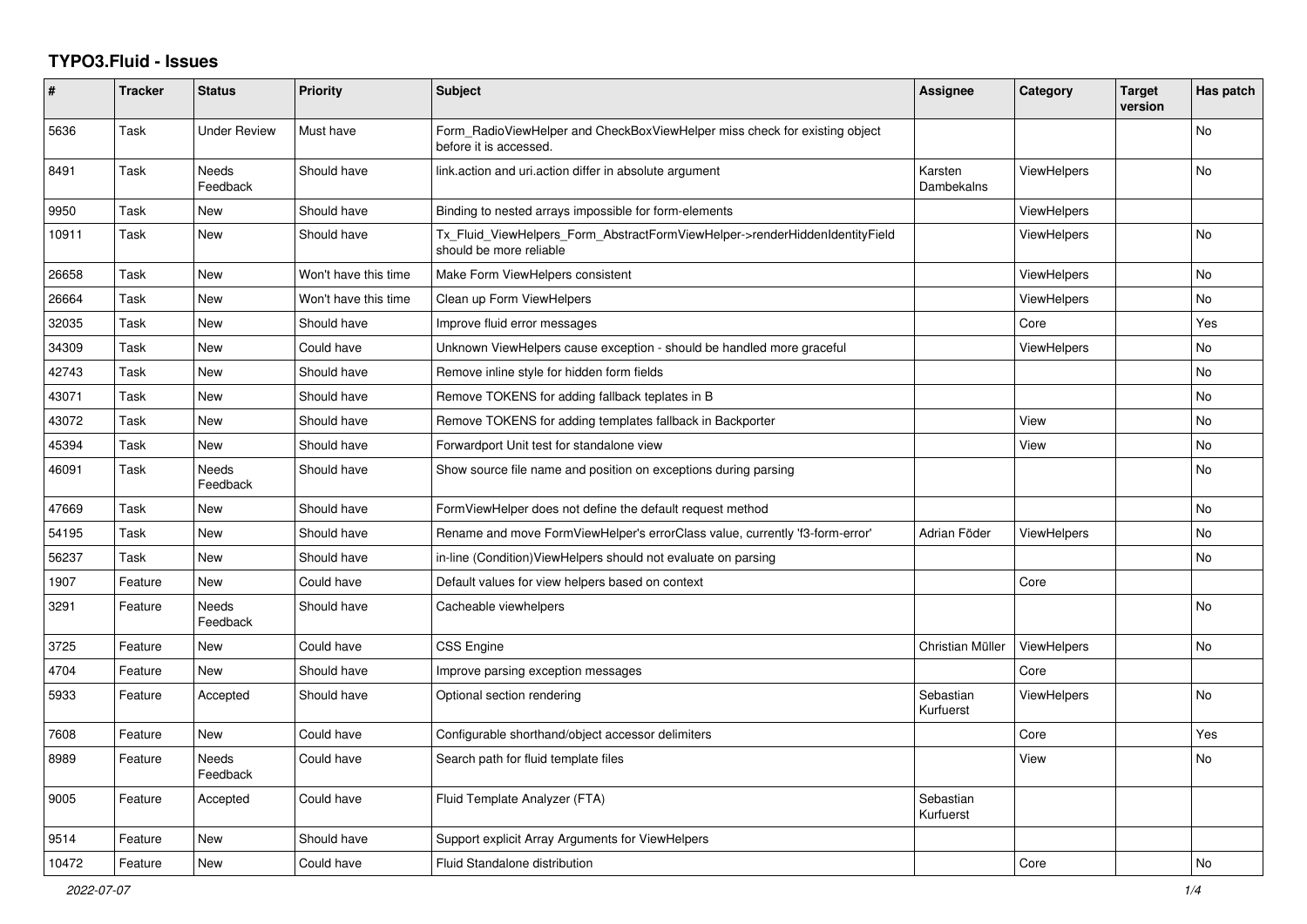| $\#$  | <b>Tracker</b> | <b>Status</b>       | <b>Priority</b> | <b>Subject</b>                                                                                | <b>Assignee</b>        | Category    | <b>Target</b><br>version | Has patch |
|-------|----------------|---------------------|-----------------|-----------------------------------------------------------------------------------------------|------------------------|-------------|--------------------------|-----------|
| 30555 | Feature        | New                 | Could have      | Make TagBuilder more extensible                                                               |                        | Core        |                          | <b>No</b> |
| 31955 | Feature        | New                 | Should have     | f:uri.widget                                                                                  |                        | Widgets     |                          | No        |
| 33215 | Feature        | New                 | Should have     | RFC: Dynamic values in ObjectAccess paths                                                     |                        |             |                          | No        |
| 33394 | Feature        | Needs<br>Feedback   | Should have     | Logical expression parser for BooleanNode                                                     | <b>Tobias Liebig</b>   | Core        |                          | No        |
| 36410 | Feature        | New                 | Should have     | Allow templates to send arguments back to layout                                              |                        | ViewHelpers |                          | No        |
| 36559 | Feature        | New                 | Could have      | New widget progress bar                                                                       |                        |             |                          | Yes       |
| 37095 | Feature        | New                 | Should have     | It should be possible to set a different template on a Fluid TemplateView inside an<br>action | Christopher<br>Hlubek  |             |                          | No        |
| 38130 | Feature        | New                 | Should have     | Checkboxes and multiple select fields should have an assignable default value                 |                        |             |                          | No        |
| 39936 | Feature        | New                 | Should have     | registerTagAttribute should handle default values                                             |                        | ViewHelpers |                          | No        |
| 40081 | Feature        | New                 | Should have     | Allow assigned variables as keys in arrays                                                    |                        |             |                          | No        |
| 42397 | Feature        | New                 | Should have     | Missing viewhelper for general links                                                          |                        |             |                          | No        |
| 43346 | Feature        | <b>Under Review</b> | Should have     | Allow property mapping configuration via template                                             | Karsten<br>Dambekalns  | ViewHelpers | 2.1                      | No        |
| 45153 | Feature        | New                 | Should have     | f:be.menus.actionMenuItem - Detection of the current select option is insufficient            |                        |             |                          | No        |
| 45345 | Feature        | Needs<br>Feedback   | Should have     | Easy to use comments for fluid that won't show in output                                      |                        |             |                          |           |
| 46257 | Feature        | Under Review        | Should have     | Add escape sequence support for Fluid                                                         |                        | Core        |                          | No        |
| 46545 | Feature        | New                 | Should have     | Better support for arrays in options of SelectViewHelper                                      |                        |             |                          | No        |
| 48355 | Feature        | New                 | Could have      | Assign output of viewhelper to template variable for further processing.                      |                        |             |                          |           |
| 49756 | Feature        | <b>Under Review</b> | Should have     | Select values by array key in checkbox viewhelper                                             |                        |             |                          | No        |
| 51100 | Feature        | New                 | Must have       | Links with absolute URI should have the option of URI Scheme                                  |                        | ViewHelpers |                          | No        |
| 51277 | Feature        | New                 | Should have     | ViewHelper context should be aware of actual file occurrence                                  |                        |             |                          | No        |
| 52640 | Feature        | <b>Under Review</b> | Should have     | Create an UnlessViewHelper as opposite to the IfViewHelper                                    | Marc Neuhaus           |             |                          | No        |
| 60003 | Feature        | New                 | Should have     | Add required-Attribute to f:form.password                                                     |                        | ViewHelpers |                          | No        |
| 60181 | Feature        | New                 | Could have      | Caching mechanism for Fluid Views/Templates                                                   |                        | View        |                          | No        |
| 60271 | Feature        | New                 | Should have     | Paginate viewhelper, should also support arrays                                               |                        |             |                          | No        |
| 62346 | Feature        | New                 | Could have      | f:comment should have high precende                                                           |                        | Core        | 3.x                      | No        |
| 3481  | Bug            | New                 | Should have     | Use ViewHelperVariableContainer in PostParseFacet                                             |                        | Core        |                          | No        |
| 8648  | Bug            | New                 | Should have     | format.crop ViewHelper should support all features of the crop stdWrap function               |                        | ViewHelpers |                          | No        |
| 12863 | Bug            | New                 | Should have     | Attributes of a viewhelper can't contain a '-'                                                | Sebastian<br>Kurfuerst | Core        |                          | No        |
| 13045 | Bug            | New                 | Should have     | Entity decode of strings are different between if-conditions and output of variable           |                        |             |                          |           |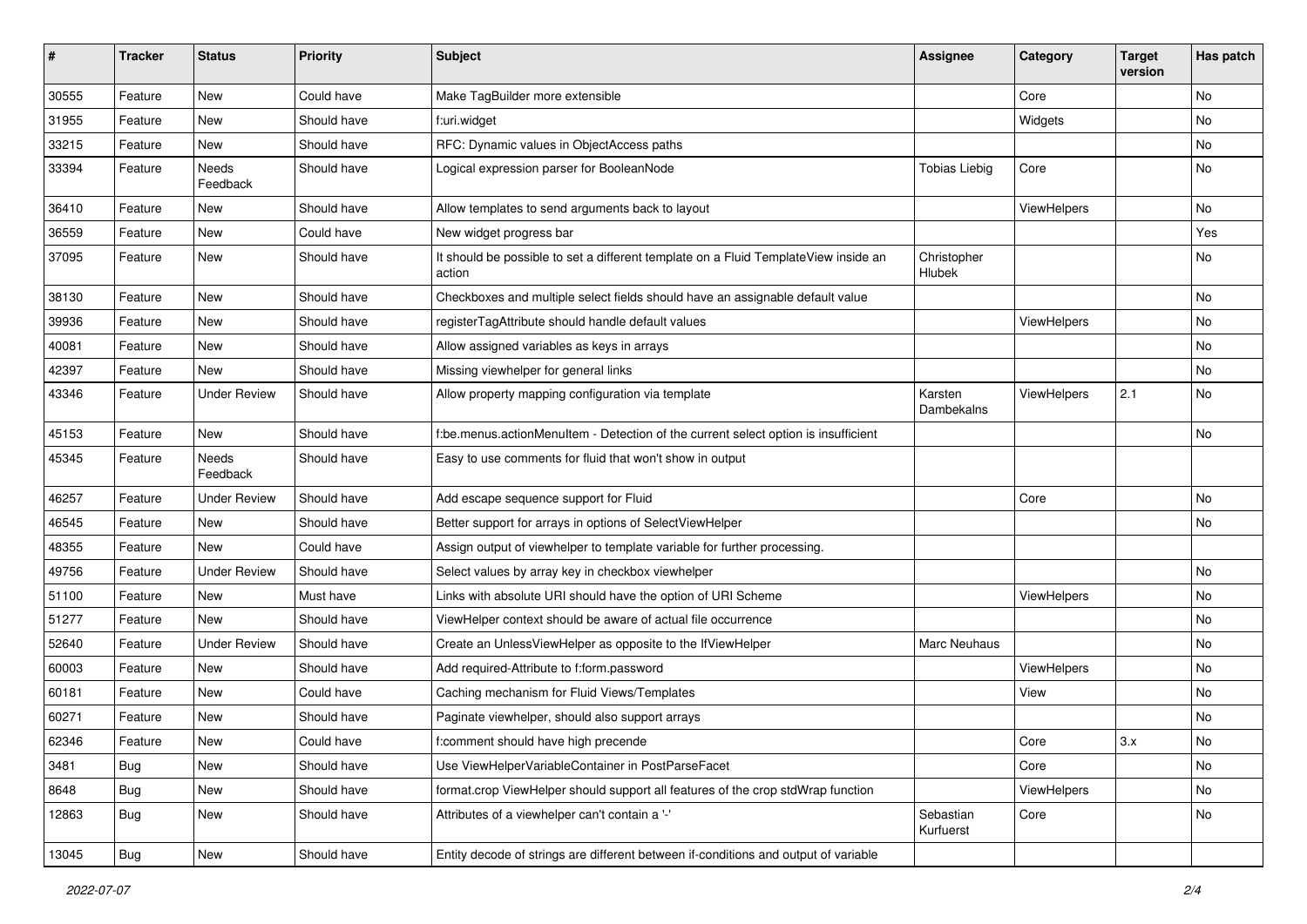| ∦     | <b>Tracker</b> | <b>Status</b>            | <b>Priority</b> | <b>Subject</b>                                                                                              | <b>Assignee</b>             | Category    | <b>Target</b><br>version | Has patch |
|-------|----------------|--------------------------|-----------------|-------------------------------------------------------------------------------------------------------------|-----------------------------|-------------|--------------------------|-----------|
| 27607 | Bug            | New                      | Must have       | Make Fluid comparisons work when first element is STRING, second is NULL.                                   |                             | Core        |                          | No        |
| 28549 | Bug            | New                      | Should have     | make widgets cacheable, i.e. not implement childnodeaccess interface                                        |                             |             |                          | No        |
| 28550 | Bug            | New                      | Should have     | (v4) make widgets cacheable, i.e. not implement childnodeaccess interface                                   |                             |             |                          | No        |
| 28551 | Bug            | Accepted                 | Should have     | (v4) backport VHTest                                                                                        | Sebastian<br>Kurfuerst      |             |                          | No        |
| 28552 | Bug            | <b>New</b>               | Should have     | (v5) write ViewHelper test for compiled run; adjust functional test to do two passes<br>(uncached & cached) |                             |             |                          | No        |
| 28553 | Bug            | New                      | Should have     | improve XHProf test setup                                                                                   |                             |             |                          | No.       |
| 28554 | Bug            | New                      | Should have     | (v4) implement feature flag to disable caching                                                              |                             |             |                          | No        |
| 30937 | Bug            | New                      | Should have     | CropViewHelper stringToTruncate can't be supplied so it can't be easily extended                            |                             | ViewHelpers |                          | Yes       |
| 33551 | Bug            | New                      | Must have       | View helper values break out of a partial scope                                                             | Sebastian<br>Kurfuerst      | Core        |                          | No        |
| 33628 | Bug            | Needs<br>Feedback        | Must have       | Multicheckboxes (multiselect) for Collections don't work                                                    | Christian Müller            | ViewHelpers |                          | No        |
| 34682 | Bug            | <b>Under Review</b>      | Should have     | Radio Button missing checked on validation error                                                            |                             | ViewHelpers |                          | No        |
| 36655 | Bug            | New                      | Should have     | <b>Pagination Links</b>                                                                                     |                             | Widgets     |                          | No.       |
| 36662 | Bug            | <b>Needs</b><br>Feedback | Should have     | Checked state isn't always correct when property is collection                                              | Kevin Ulrich<br>Moschallski | ViewHelpers | 1.1.1                    | No        |
| 37619 | Bug            | New                      | Should have     | Fatal Error when using variable in name attribute of Section ViewHelper                                     |                             | ViewHelpers |                          | No        |
| 38369 | Bug            | New                      | Must have       | Resource ViewHelpers should not fall back to request package                                                |                             | View        |                          | No        |
| 39990 | Bug            | New                      | Should have     | Same form twice in one template: hidden fields for empty values are only rendered<br>once                   |                             | Core        |                          | No        |
| 40064 | Bug            | New                      | Must have       | Multiselect is not getting persisted                                                                        |                             | ViewHelpers |                          | No        |
| 40998 | Bug            | <b>Under Review</b>      | Should have     | Missing parent request namespaces in form field name prefix                                                 | Sebastian<br>Kurfuerst      | ViewHelpers | 1.1.1                    | No        |
| 44234 | Bug            | <b>Under Review</b>      | Should have     | selectViewHelper's sorting does not respect locale collation                                                |                             | ViewHelpers | 2.1                      | <b>No</b> |
| 45384 | Bug            | New                      | Must have       | Persisted entity object in widget-configuration cannot be deserialized (after reload)                       |                             | Widgets     | 2.0.1                    | No        |
| 46289 | Bug            | Needs<br>Feedback        | Should have     | Enable Escaping Interceptor in XML request format                                                           |                             | View        | 2.0.1                    | No        |
| 47006 | Bug            | <b>Under Review</b>      | Should have     | widget identifier are not unique                                                                            |                             |             |                          | No        |
| 49038 | <b>Bug</b>     | New                      | Must have       | form.select does not select the first item if prependOptionValue is used                                    |                             |             |                          | No        |
| 49600 | <b>Bug</b>     | New                      | Should have     | f:form tag shown as a HTML on frontend                                                                      |                             | ViewHelpers |                          | No        |
| 50888 | <b>Bug</b>     | <b>Under Review</b>      | Should have     | WSOD by changing name of section and if Fluid caches are generated                                          |                             |             |                          | No        |
| 51239 | <b>Bug</b>     | <b>Under Review</b>      | Must have       | AbstractViewHelper use incorrect method signature for "\$this->systemLogger->log()"                         | Adrian Föder                | Core        |                          | Yes       |
| 52419 | Bug            | New                      | Should have     | Wrong PHPDocs notation for default value inline f:translate viewhelper                                      |                             |             | 2.0                      | No        |